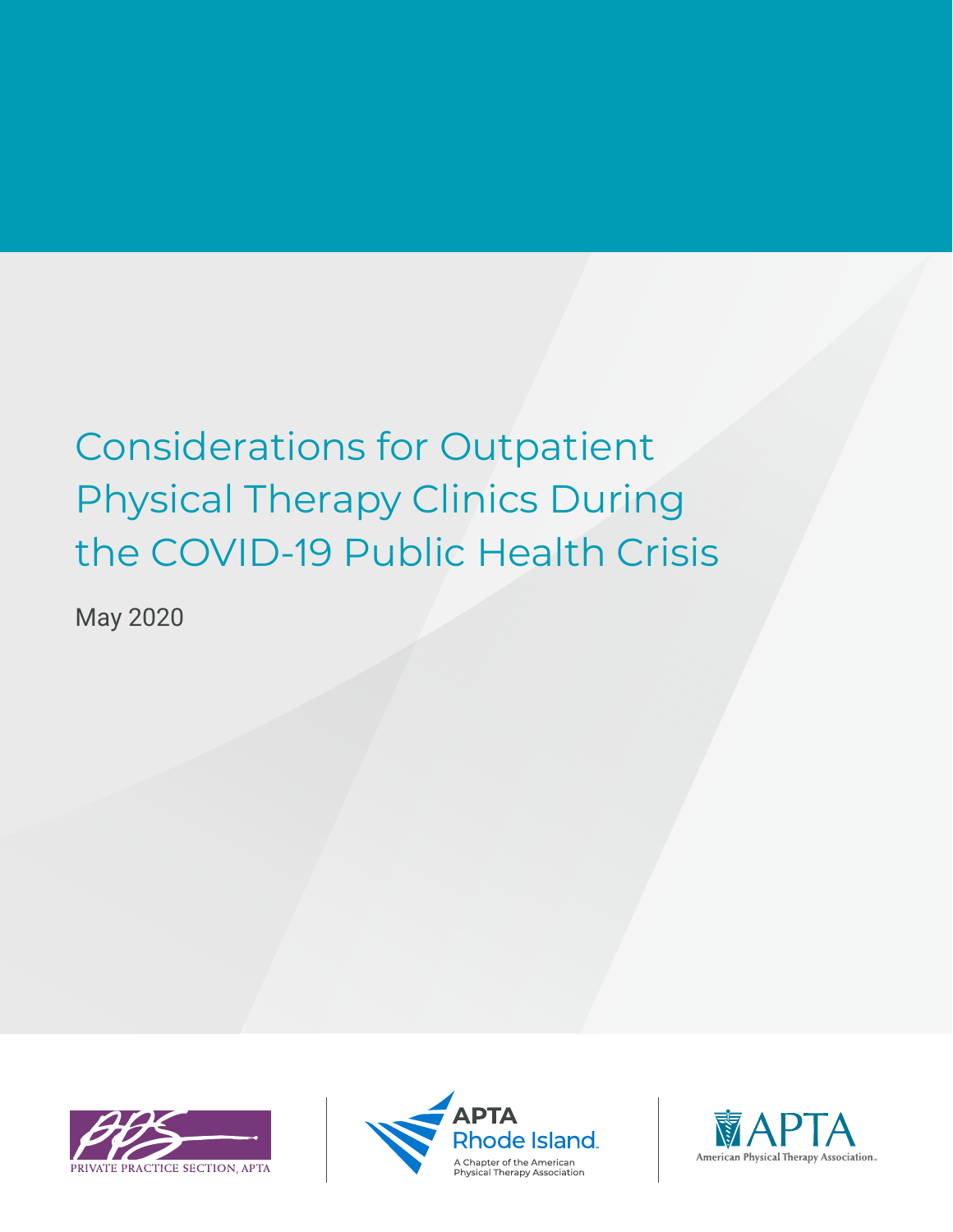# **Introduction**

The general information here is designed to provide suggestions for outpatient operations during the pandemic when caring for patients with or without COVID-19.

If a facility is providing care to patients diagnosed with COVID-19, services should be provided in a separate facility.

### **These are general recommendations. Each facility needs to consider implementation based on risk within its population/community, state-specific operational requirements, CDC guidance, and its own cost-benefit analysis.**

APTA acknowledges APTA Rhode Island, the Private Practice Section, and Alan Lee, PT, DPT, PhD, MA, Board-Certified Geriatric Clinical Specialist for their guidance on these recommendations.

Important Resources

- [White House and CDC Guidelines for Reopening America](https://www.whitehouse.gov/openingamerica/)
- [CMS Recommendations for Reopening America](https://www.cms.gov/files/document/covid-flexibility-reopen-essential-non-covid-services.pdf)
- [APTA Coronavirus \(COVID-19\) Resources for the Physical Therapy Profession](http://www.apta.org/Coronavirus/)
- [APTA Private Practice Section](https://ppsapta.org)
- [CDC: Information for Healthcare Professionals about Coronavirus \(COVID-19\)](https://www.cdc.gov/coronavirus/2019-nCoV/hcp/index.html)
- [CDC: Outpatient and Ambulatory Care Settings: Responding to Community Transmission of](https://www.cdc.gov/coronavirus/2019-ncov/hcp/ambulatory-care-settings.html)  [COVID-19 in the United States](https://www.cdc.gov/coronavirus/2019-ncov/hcp/ambulatory-care-settings.html)
- [OSHA: Guidance on Preparing Workplaces for COVID-19](https://www.osha.gov/Publications/OSHA3990.pdf)
- [AMA COVID-19 Guides for Health Care Professionals](https://www.ama-assn.org/delivering-care/public-health/ama-covid-19-guides-health-care-professionals)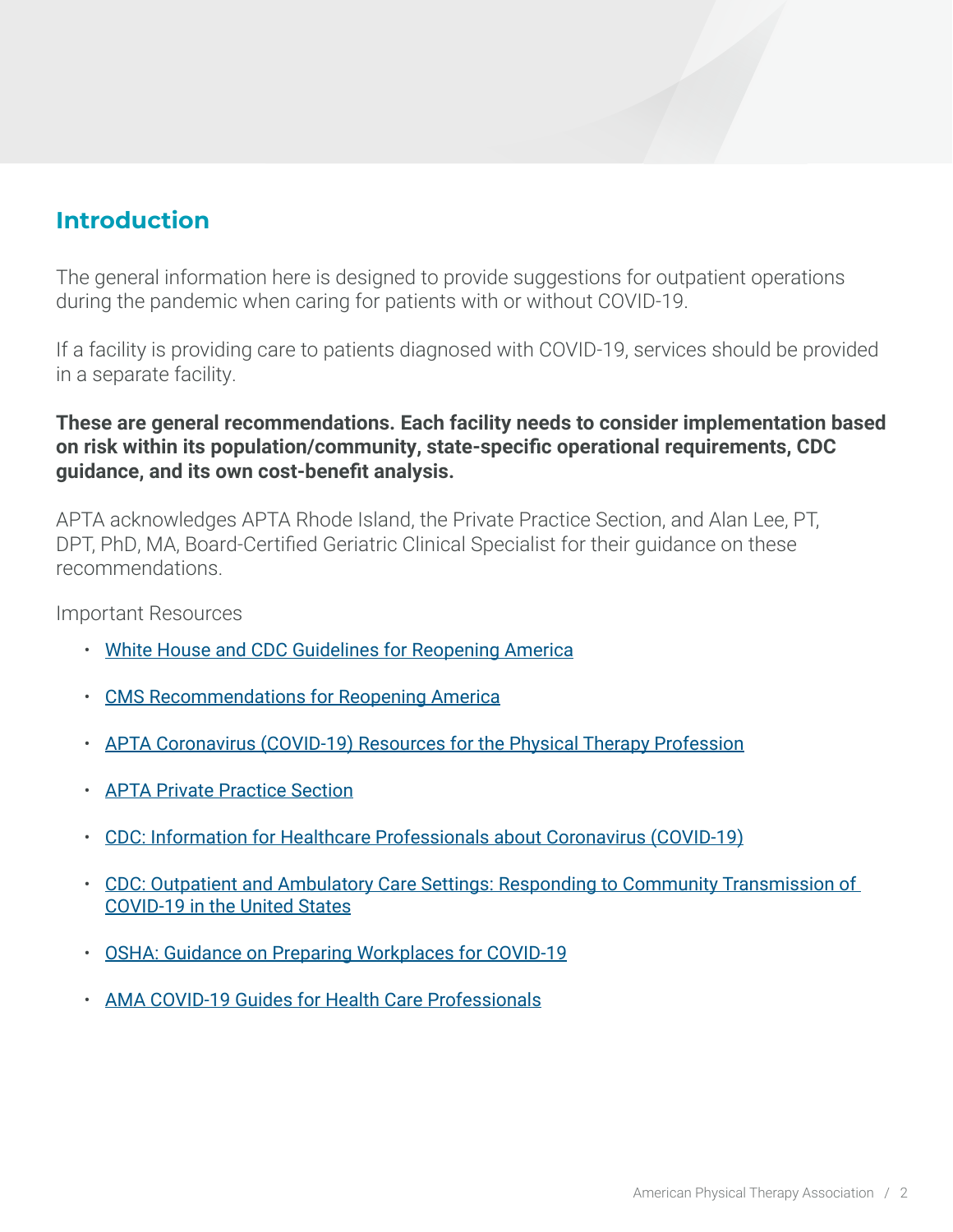## **Scheduling and Workflow**

- Have in place written communication of masking and symptoms policies so they can be seen upon entering the clinic.
- Have a procedure in place to screen and isolate sick employees and patients.
- Have a clinic plan/policy in place.
- Discuss policy changes with employees.
- Consider options for how patients enter the facility and await their appointments, such as a virtual waiting area, when possible, via phone or text.
- Consider allowing only medically necessary caregivers to accompany patients within the facility and during treatment sessions.
- Set up facility and scheduling of patients and staff so that patients may maintain 6 feet distance from one another. Consider markers such as lines on the floor in the waiting and treatment areas to indicate social distances of 6 feet.
- In larger facilities, consider placing barriers to direct patient flow in, out, and around the waiting and treatment areas.

#### [CDC Coronavirus 2019 Guidance for Businesses & Employers](https://www.cdc.gov/coronavirus/2019-ncov/community/guidance-business-response.html)

## **Safe Workspace Distancing**

#### Treatment Areas

- Consider sectioned treatment areas: If possible, assign tables to specific therapists.
- Consider assigning treatment rooms for clinicians with a system to communicate when they are sanitized/clean or not.
- All patients on treatment tables separated by at least 6 feet.
- All patients sitting in chairs separated by at least 6 feet.
- Common exercise equipment (cardio, treadmills, bikes, reformer, cable columns):
	- Consider space of at least 12 feet between patients using cardio equipment.
	- Consider making cleaning supplies available nearby for patient use to wipe hands and clean equipment before and after use.
- Clean all equipment after every patient use.

#### Entry/Waiting Area

- When physical distancing is not possible in the waiting area, recommend phone call or texting system to alert patients when to enter clinic. Patients may text or call upon arrival, wait in car; clinic texts or calls patients when therapist and space are ready.
- Hand sanitizer available at front desk if plexiglass barrier placed between front desk staff and sanitizer, or located on wall near entrance.
- Sign-in sheets located next to hand sanitizer, and clearly marked receptacles for clean and used pens.
- No magazines, candy jars, pamphlet handouts.
- All patients asked to wear a mask/cloth face covering upon entering the clinic, or provided with one, except those for whom it is not indicated.
- Request that all patients and personnel wash their hands immediately upon arrival.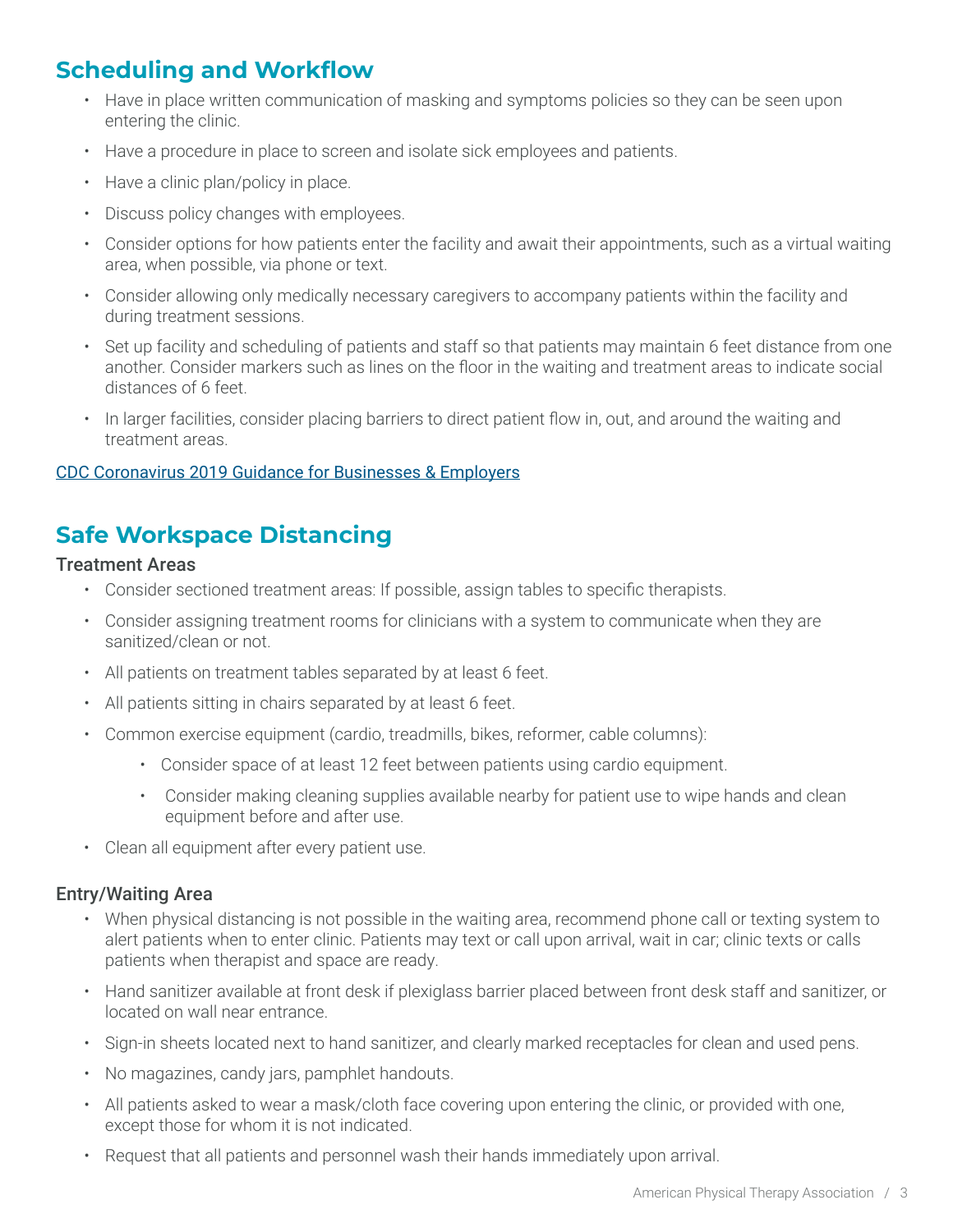### Front Desk Area

- All staff working should be separated by 6 feet. Consider assigning them to one workstation during a shift, or clean the workstation between each person's use.
- Ensure staff have adequate supplies.
- Consider plexiglass/windows to provide barrier between staff and patients.
- Consider adjusting systems and keeping credit cards on file for reference each visit to minimize contact with patients.
- Consider wipeable covers for credit card processing machines or touchless payment options.

### **Patient Screening**

#### Prior to In-Clinic Patient Visits (Virtual Check-in)

Consider a previsit screen and ask patients to reschedule if any of the below apply between now and their appointment.

- Have you had any of the following symptoms in the last 14 days?
	- Cough.
	- Shortness of breath or difficulty breathing.
	- Fever (ask them to take their temperature at home prior to arrival to confirm).
	- Chills.
	- Muscle pain.
	- Sore throat.
	- New loss of taste or smell.
	- Less common symptoms: gastrointestinal symptoms such as nausea, vomiting, or diarrhea.
	- Symptoms from [CDC website.](https://www.cdc.gov/coronavirus/2019-ncov/symptoms-testing/symptoms.html)
- COVID-19-Specific Questions
	- Have you been exposed to someone diagnosed with COVID-19 within the last 14 days? If "yes," since exposure, have you been tested for COVID-19?
	- Have you been diagnosed with COVID-19? If "yes," have you been cleared of it since testing positive?
	- If answered "yes" to any of the above: Have you discussed these symptoms with your physician?
- Outline Your Policies
	- Educate patients on mask requirements as indicated.
	- Depending on waiting room policy, consider asking the patient to arrive no earlier than 5 minutes before appointment.
	- Notify the patient of visitor policy: Patient may only come to the clinic with a visitor if it is medically necessary or if the patient is a child. All visitors will be screened in the same way as are patients.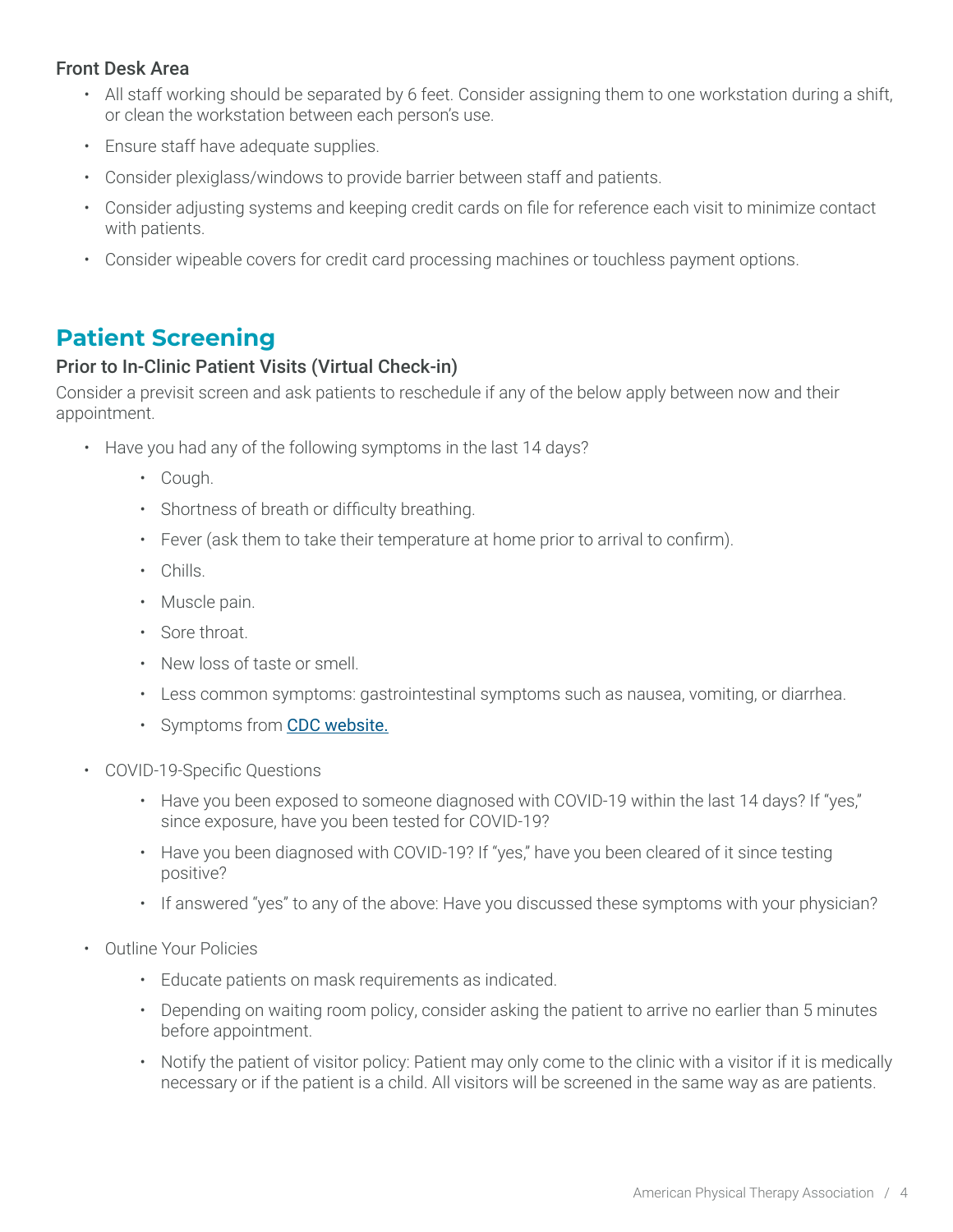# **In-Clinic Screen, Day of Appointment**

On arrival to clinic, screening to include:

- COVID-19-specific questions.
- Consider temperature screening (preferably with a non-touch thermometer), oxygen saturation using a [pulse oximeter](https://search.proquest.com/pubidlinkhandler/sng/pubtitle/BMJ+Best+Practice/$N/4686279/DocView/2387425081/fulltext/439D2A62FDA44ECCPQ/3?accountid=41004).
- Provide masks to patients arriving without one, as indicated.
- Ask patient to wash hands or use sanitizer upon entry.

### **Staff Health Screening**

- Stay current with **EEOC quidelines**.
- Daily wellness screen completed by all staff at beginning of each shift to attest to wellness to work and potential COVID-19 exposure.
- Anyone with a fever of [100.4 degrees](https://www.cdc.gov/coronavirus/2019-ncov/downloads/COVID-19_CAREKit_ENG.pdf) or feeling ill sent home and instructed to call their doctor for guidance.
- Require that any employee who has been exposed to COVID-19 or diagnosed with it alert their supervisor.
- Review and update human resources policies in consideration of new legislation, e.g., [Families First Act:](https://www.dol.gov/agencies/whd/pandemic/ffcra-questions)  [Common Coronavirus Questions](https://www.dol.gov/agencies/whd/pandemic/ffcra-questions).
- For employees at higher risk, consult OSHA, CDC, and **EEOC guidelines.**
- Workplace decision aid: [Workplaces During the COVID-19 Pandemic.](file:///C:\Users\jasonbellamy\Desktop\Reports\●%09https:\www.cdc.gov\coronavirus\2019-ncov\downloads\community\workplace-decision-tree.pdf)

### **Return-to-Work Post-COVID-19**

Workers with suspected or confirmed COVID-19 can return to work after the following criteria have been met:

- Symptom-based strategy (CDC):
	- Employee has had no symptoms at all, including no fever and improved respiratory symptoms, for at least 72 hours (that is, three full days of no fever without the use of medicine that reduces fevers); and
	- At least 10 days have passed since symptoms have first appeared.

OR

- Test-based strategy (CDC):
	- No fever without the use of fever-reducing medicine; and
	- Improvement of respiratory symptoms; and
	- Negative test results from an FDA emergency use-authorized assay for detection of COVID-19 RNA from at least two consecutive respiratory specimens collected at least 24 hours apart.

[CDC: Return to Work Criteria for HCP with Confirmed or Suspected COVID-19](https://www.cdc.gov/coronavirus/2019-ncov/hcp/return-to-work.html?CDC_AA_refVal=https%3A%2F%2Fwww.cdc.gov%2Fcoronavirus%2F2019-ncov%2Fhealthcare-facilities%2Fhcp-return-work.html)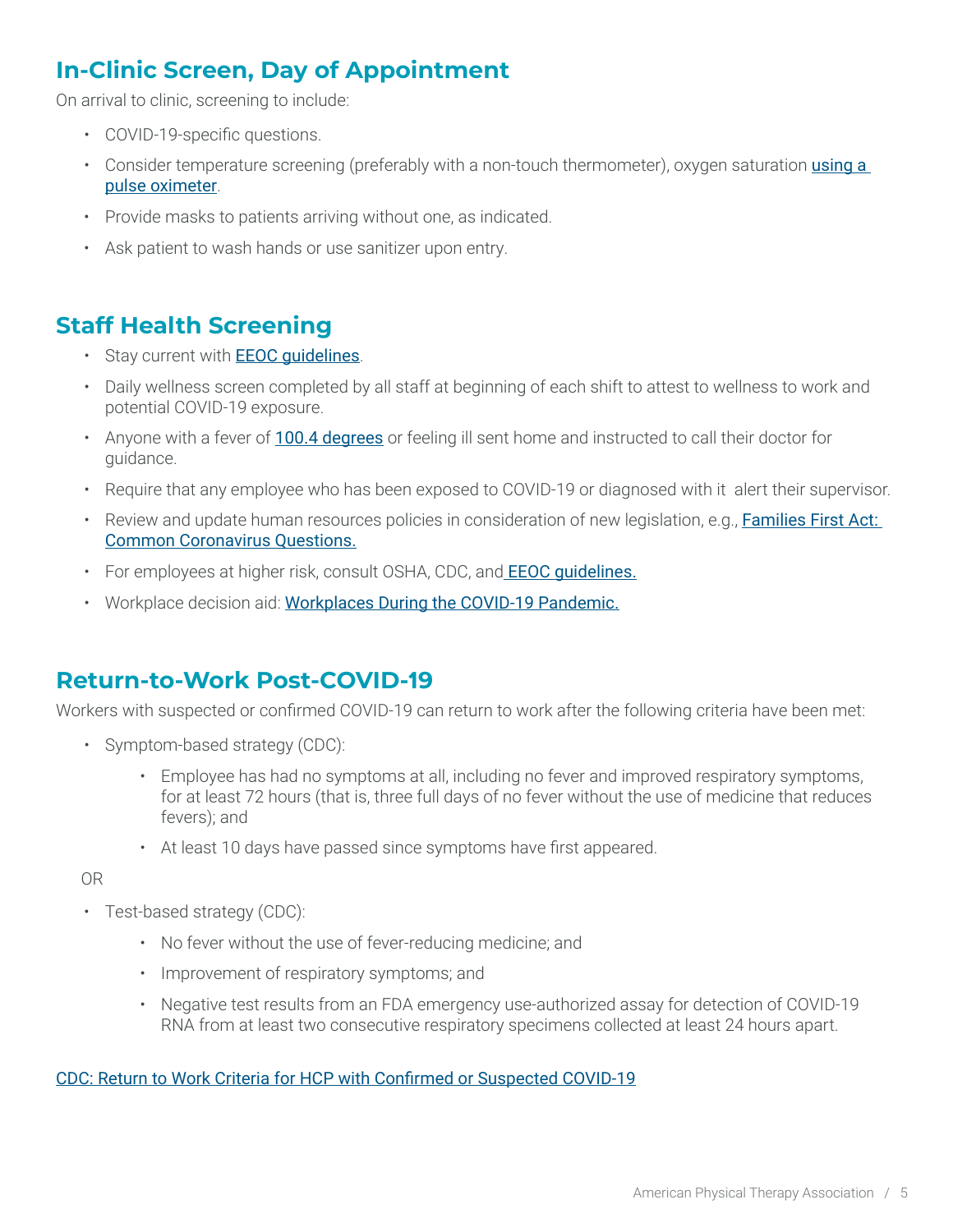# **Patient Triage**

Determining whether a patient should be seen in the clinic or via telehealth should be a shared decision based on clinical judgment, patient needs and preferences, and local guidelines.

### In-Clinic Appointments

- Patient cleared by a COVID-19 screening questionnaire in advance or at check-in. [See example.](https://cdn.perioimplantadvisory.com/files/base/ebm/pia/document/2020/05/Dental_Patient_Screening_Checklist.5ebaac92253ed.pdf)
- Patient's health condition has high likelihood of deterioration or worsening if in-clinic care is not provided.
- Patient requires hands-on care.
- Patient desires to come in for treatment despite risks.

### Telehealth Considerations

Consider recommending care delivered via telehealth when:

- Patient has [significant risk factors](https://www.cdc.gov/coronavirus/2019-ncov/need-extra-precautions/people-at-higher-risk.html) for severe illness from COVID-19.
- Patient is concerned about coming into the clinic.
- Patient asks to be treated via telehealth.
- Patient can be treated effectively via telehealth, and the use of telehealth is preferred over no care if that is the only alternative.
- Patient's insurance covers telehealth visits.

### Goals for Ensuring Value and Innovation in Telehealth for Physical Therapist Practice:

- **• Enhance communication** for screening, reassuring patients, and collecting outcomes in practice settings for COVID-19 screening and referral for testing.
- **• Improve coordination** for a tiered approach to a physical therapist's care delivery for digital practice and telehealth options, to preserve PPE and ensure patient safety. Use a hybrid approach of in-person and telehealth delivery when optimal, and in-person physical therapy delivery for essential and emergent services.
- **• Advocate** for federal, state, and local legislation and payment for telehealth physical therapy services post-public health emergency in order to ensure continuum of care in physical therapy.

# **Cleaning Standards/Protocols**

Clean surfaces following manufacturer and CDC recommendations for [disinfecting your facility.](https://www.cdc.gov/coronavirus/2019-ncov/community/disinfecting-building-facility.html) Clean all common areas and high-touch surfaces:

- Treatment areas including plinths and all equipment cleaned before and after each patient visit, and during care as needed.
- Front-desk areas —cleaned frequently, depending on the number of patients in the clinic during the hour.
- Waiting rooms cleaned frequently, depending on the number of patients in the clinic during the hour.
- Bathrooms cleaned frequently, depending on the number of patients in the clinic.
- Consider no-touch trash cans throughout the clinic.
- Consider no-touch paper towel dispensers in bathrooms and near all sinks.
- All staff responsible for ensuring cleaning protocols are followed, with specific arrangements made in each clinic as staffing shifts.